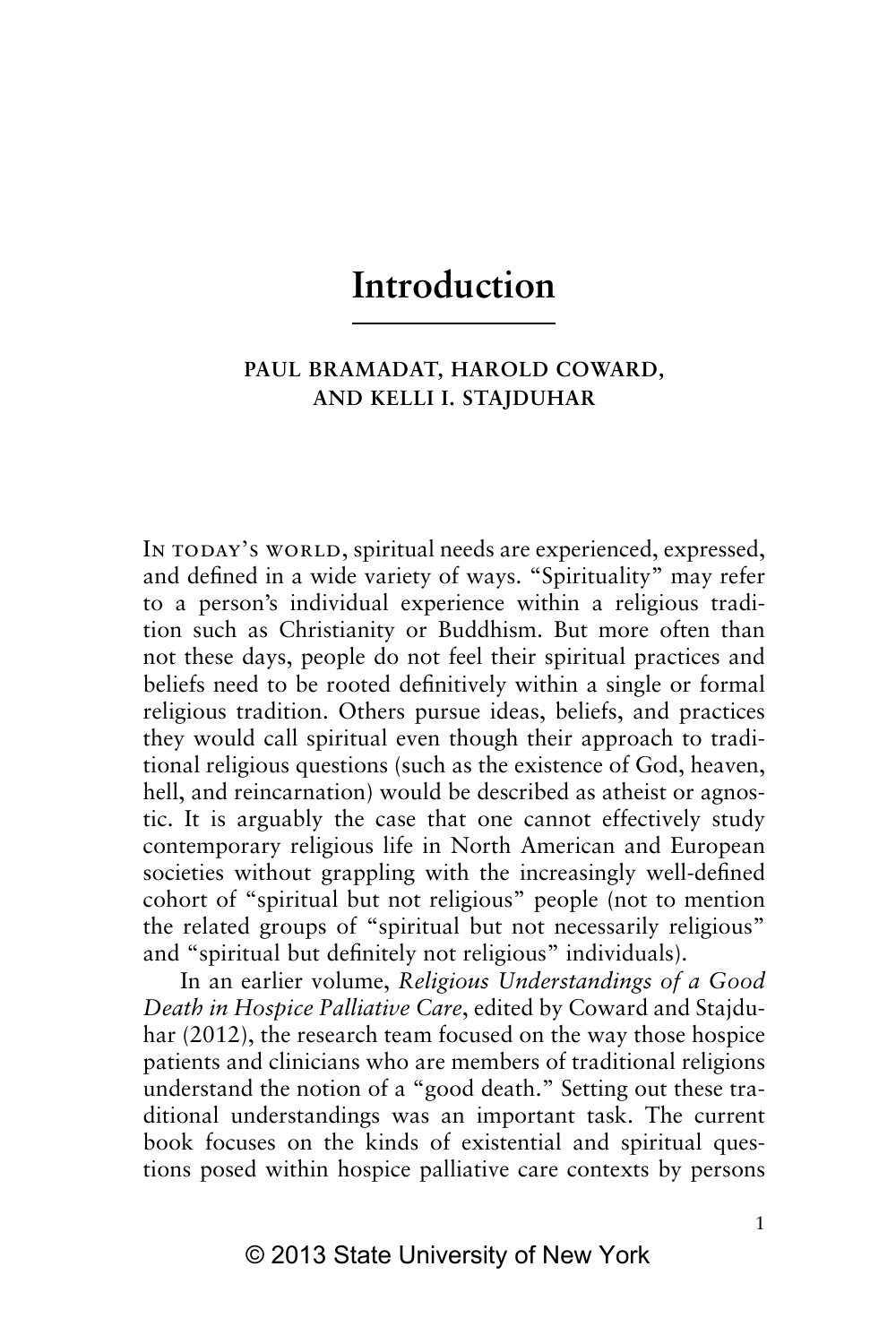whose search for meaning has taken them beyond traditional religions such as Christianity, Islam, and Buddhism. For such persons—and they are, arguably, a rapidly growing cohort— "spirituality" is more important or more attractive than "religion." Such dying persons may describe themselves as atheists, agnostics, or in the increasingly popular terms of "spiritual but not religious" (SBNR) or "spiritual, definitely not religious" (SDNR). Some may define themselves as secular, humanists, or followers of New Age movements. However, regardless of the ways people disavow any formal links to or interest in a single religious perspective, many will still speak of spiritual needs as they approach their own deaths.

n this book, we acknowledge the difficulty of defining "spirituality." For our purposes, however, we suggest the following operational definition: "Spirituality" relates to an individual's pursuit of wholeness, well-being, transcendence, and oneness with the universe, whereas "religion" typically denotes an institutionalized system within which the individual's experiences are thought to unfold and be regulated. In discussions of spirituality in hospice palliative care, there is a tendency to contrast "spirituality" with the term "religious" in a way that frames religion as stifling the free development of spirituality by trapping it under dogma and tradition. The assumptions underlying this contrast are given careful critical analysis in chapter 1, "Hospice and the Politics of Spirituality." Also, to help in understanding the many ways the term spirituality is used in relation to hospice care, we include two personal essays by Patrick Grant and Elizabeth Causton, chapters 6 and 7 respectively. The intimate style of these chapters provides insights into persons who live outside of religious tradition yet feel it is worthwhile to share their experience of life and how they hope to be cared for when they are dying. But first, let us briefly retrace the developing use of the term spirituality within the founding of the hospice palliative care movement.

In the 1960s in London, England, Cicely Saunders introduced a new way of treating the terminally ill, which she called "hospice care." Saunders, a trained nurse, social worker, and medical doctor, held that humans should be able to die with dignity and at peace. This viewpoint originated from her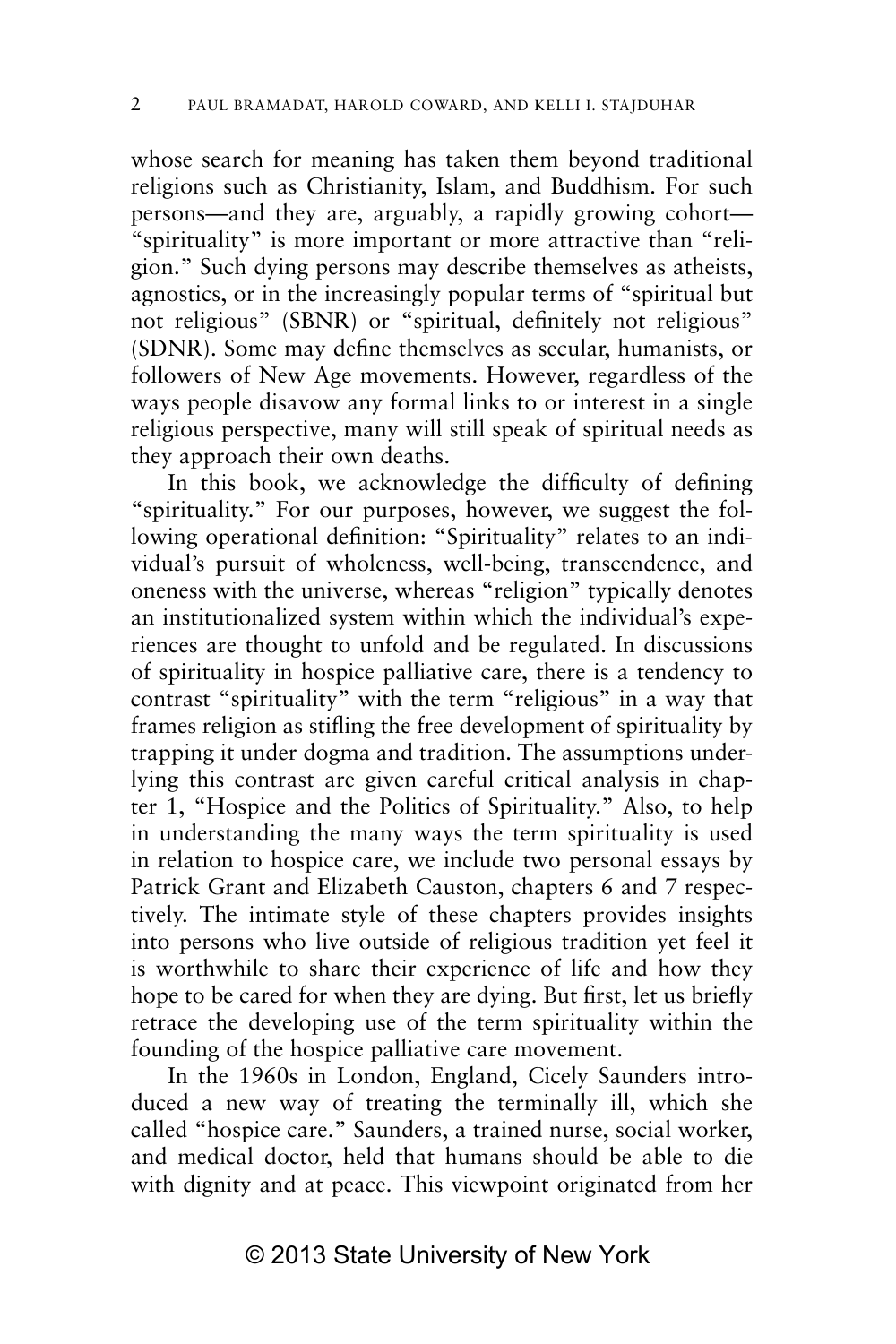medical experience as well as her religious commitment as a hristian. Saunders developed a program for care of the dying based on three key principles: pain control, a family or community environment, and an engagement with the dying person's most deeply rooted spirituality. Although the hospice movement began in a Christian context, it was clear from the start that there was to be no "forcing of religion," and openness to all religions and understandings of spirituality was encouraged. While the first two of Saunders's principles have been well studied, the third, engagement with the dying person's most deeply rooted spirituality, has been largely ignored in recent years. Our first volume sought to fill that gap for religious people. This second book is focused on those whose loyalty to a particular religious framework or institutions is of no importance at all, or of secondary importance to their individual spiritual journey. The aim of both books is to help doctors, nurses, administrators, social workers, psychologists, chaplains, and volunteers in hospice palliative care address the "spiritual pain" that often parallels and accompanies "physical pain" in the care of dying persons.

n Saunders's view, a good death honors the whole of life—material affairs, human relationships, and spiritual needs (2006, 266). She further defines a good death as "attention to the achievements that a patient could still make in the face of his physical deterioration and awareness of the spiritual dimension of his final search for meaning" (1981, ix). Spiritual needs are defined by Saunders as follows: "'Spiritual' concerns the spirit of higher moral qualities, especially as regarded in a religious aspect with beliefs and practices held to more or less faithfully. But 'spiritual' also covers much more than that—the meaning of life at its deepest levels as understood through our patients' different religions." As Saunders puts it, "The realization that life is likely to end soon may well stimulate a desire to put first things first and to reach out to what is seen as true and valuable—and give rise to feelings of being unable or unworthy to do so. There may be bitter anger at the unfairness of what is happening, and at much of what has gone before, and above all a desolate feeling of meaninglessness. Herein lies, I believe, the essence of spiritual pain" (Saunders 1988, 218). In Saunders's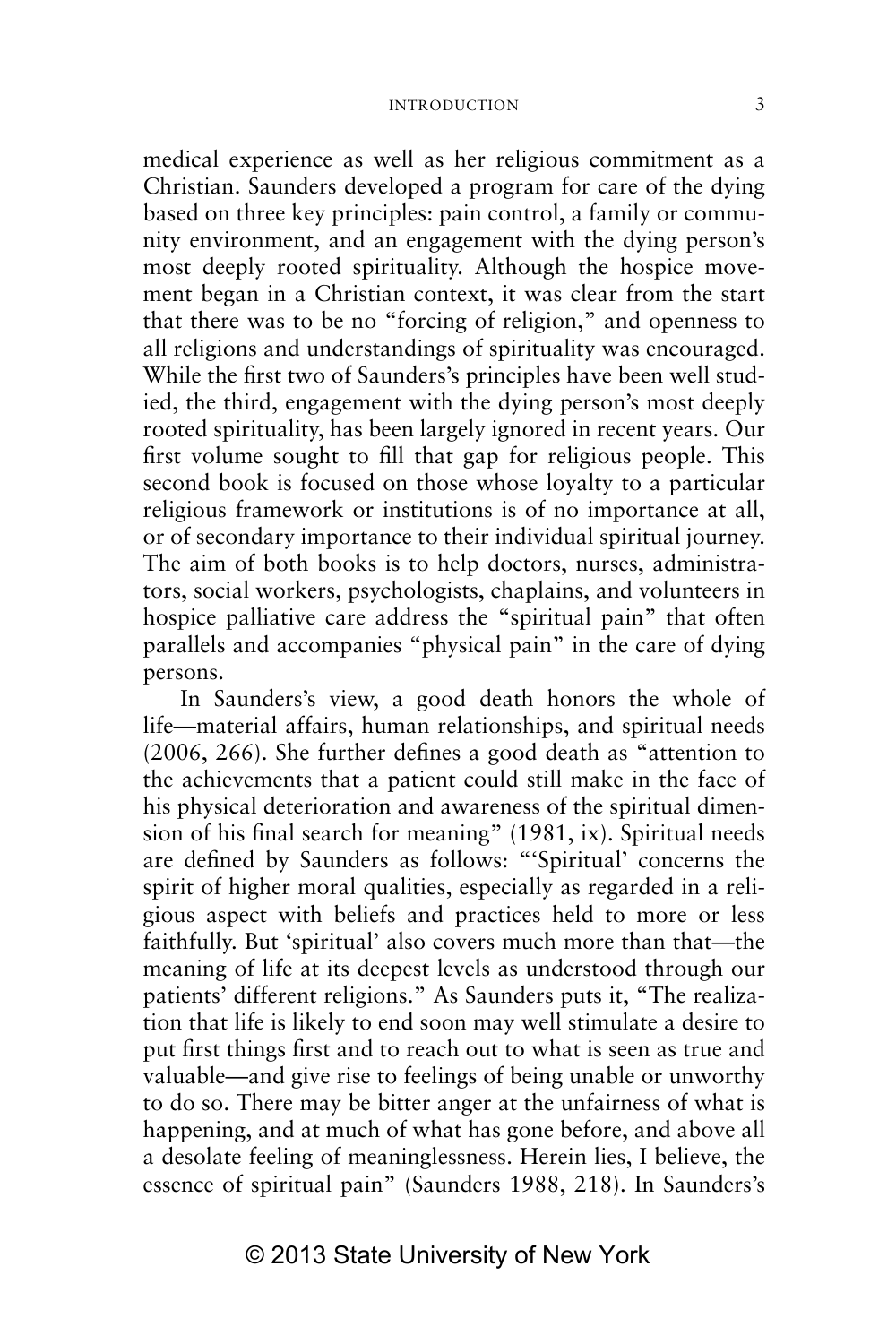understanding, "spiritual pain" is parallel and interpenetrates with "physical pain." Indeed, Saunders coined the term "total pain" to take into account a broader conceptualization of pain to include physical, psychological, social, emotional, and spiritual components (Clark 1999). Our approach is theoretically guided by Saunders's conceptualization of "total pain," but with a focus on spiritual pain and an acknowledgment that spiritual needs have to be addressed in hospice palliative care for a good death to be realized.

Saunders began her work in hospice as a social worker. n an interdisciplinary team in palliative care, it is the role of the social worker to elicit the big picture, to explore and validate the larger context in which the patient and family experience illness, death, grief, and loss. This holistic perspective also includes a strength-based assessment in which the patient's and family members' personal and collective resources are identified and maximized as their journal unfolds. It is also often the role of the social worker to normalize the emotional investment of his or her colleagues in the work, providing support and grief education as needed while encouraging self-care and the setting of healthy boundaries. Although Saunders, in the 1960s, was operating out of a distinctly Christian worldview, and though the vast majority of those served by her movement (in the UK, USA, and Canada) would be Christians, the pioneers of hospice sought from a very early period to make hospice palliative care available to the growing communities of non-Christians in Western societies. One example of the way this was accomplished is evident in the work of Sister Anne Munley, a health care researcher and Roman Catholic nun who used a typology based on William James's psychology to accommodate the various forms of religious experiences of terminally ill people in hospice care (Munley 1983). Although she sought to make hospice palliative care accessible to non-Christians, in fact all of her examples are from the Christian tradition, a limitation of the existing research (most of which deals with people who happen to be Christian) and perhaps also a reflection of the deep roots of the Christian perspective in our thinking about death and dying.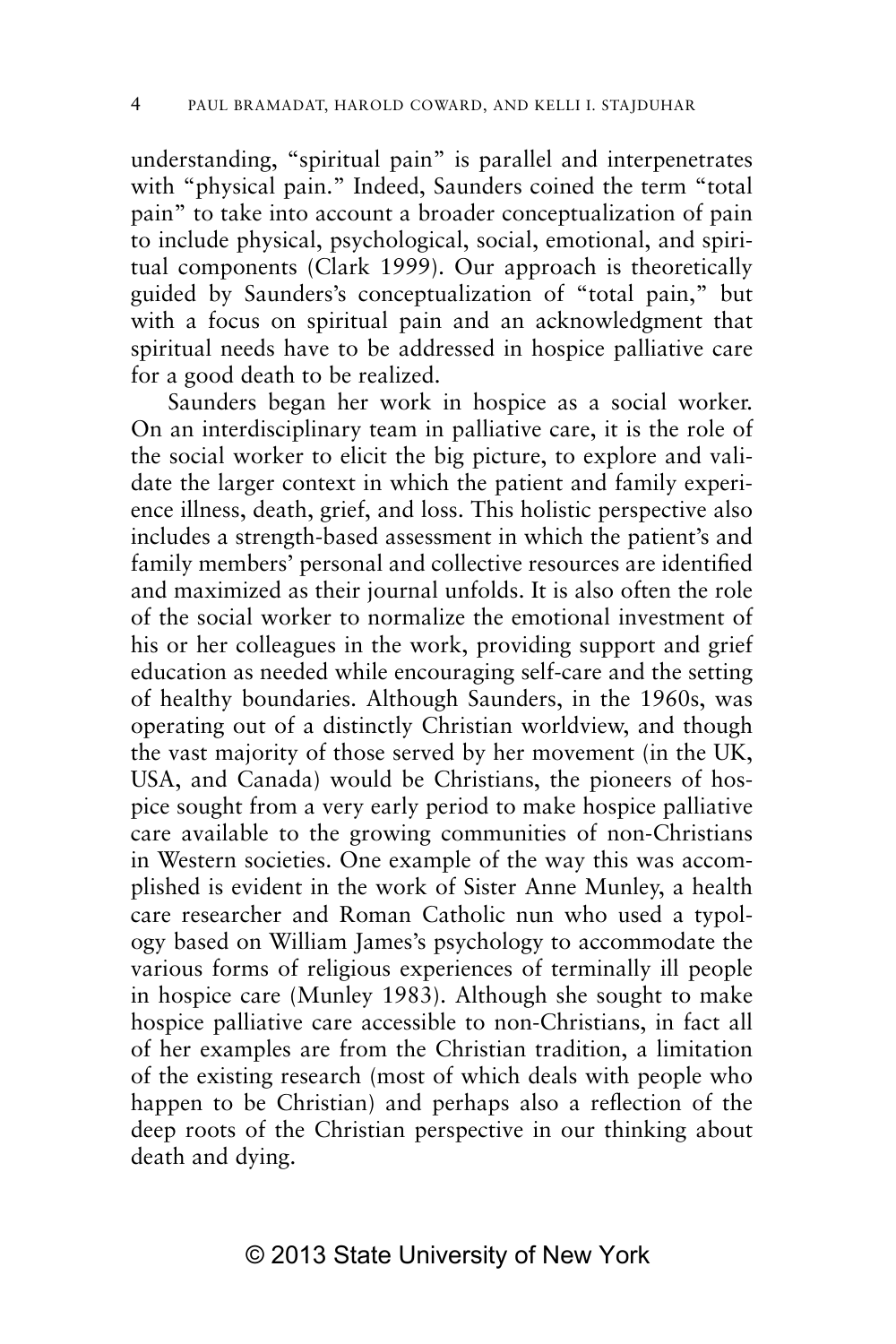#### INTRODUCTION 5

A further and more recent development within the American hospice movement has taken Munley's interest in inclusiveness one step further and sought to accommodate the now rapidly growing number of people in the West who are interested in forms of spirituality that are unmoored to any single religious tradition (Bradshaw 1996). Perhaps ironically, this broader effort to open up a space within hospice palliative care for people who espouse often dramatically divergent approaches to religion and spirituality has in fact created a quite distinctive, consensual, and yet perhaps constraining view of spirituality. Bradshaw argues that in order to adapt to the American secular and religiously plural culture, the notion of spirituality in the hospice movement "has come to mean a universal dimension of human life, shared by agnostics and atheists as well as traditional religious people" (1996, 415). Indeed, it is this understanding of spirituality that has increasingly come to dominate academic thinking in nursing and medicine generally—and not just in hospice palliative care. The clinical consensus around the definition, function, and universal nature of spirituality (Chiu et al. 2004; McBrien 2006; Paley 2009) raises issues that are given critical assessment in chapters 1 and 2 of this book.

In chapter 1, "Hospice and the Politics of Spirituality," Kathleen Garces-Foley critically examines how understandings of spirituality and religion must be interpreted in relation to each other, especially when we consider that spirituality is often implicitly framed as "good" or at least unproblematic and religion is often framed as "bad" and problematic. Such dichotomies create confusion and undermine the ability of hospices to care for patients who describe themselves using those terms. Garces-Foley uses a review of hospice literature and her own experiences as a hospice chaplain in California (1998–2002) to show how "religion" has been downgraded in favor of "spirituality." There is also the opposite danger when religion/spirituality thinking becomes polarized and those on the "spirituality" side may be excluded. In this chapter, the author argues for a greater awareness of the way the concepts of spirituality and religion are used in hospice palliative care discourse. The portion of the title "the Politics of Spirituality" calls attention to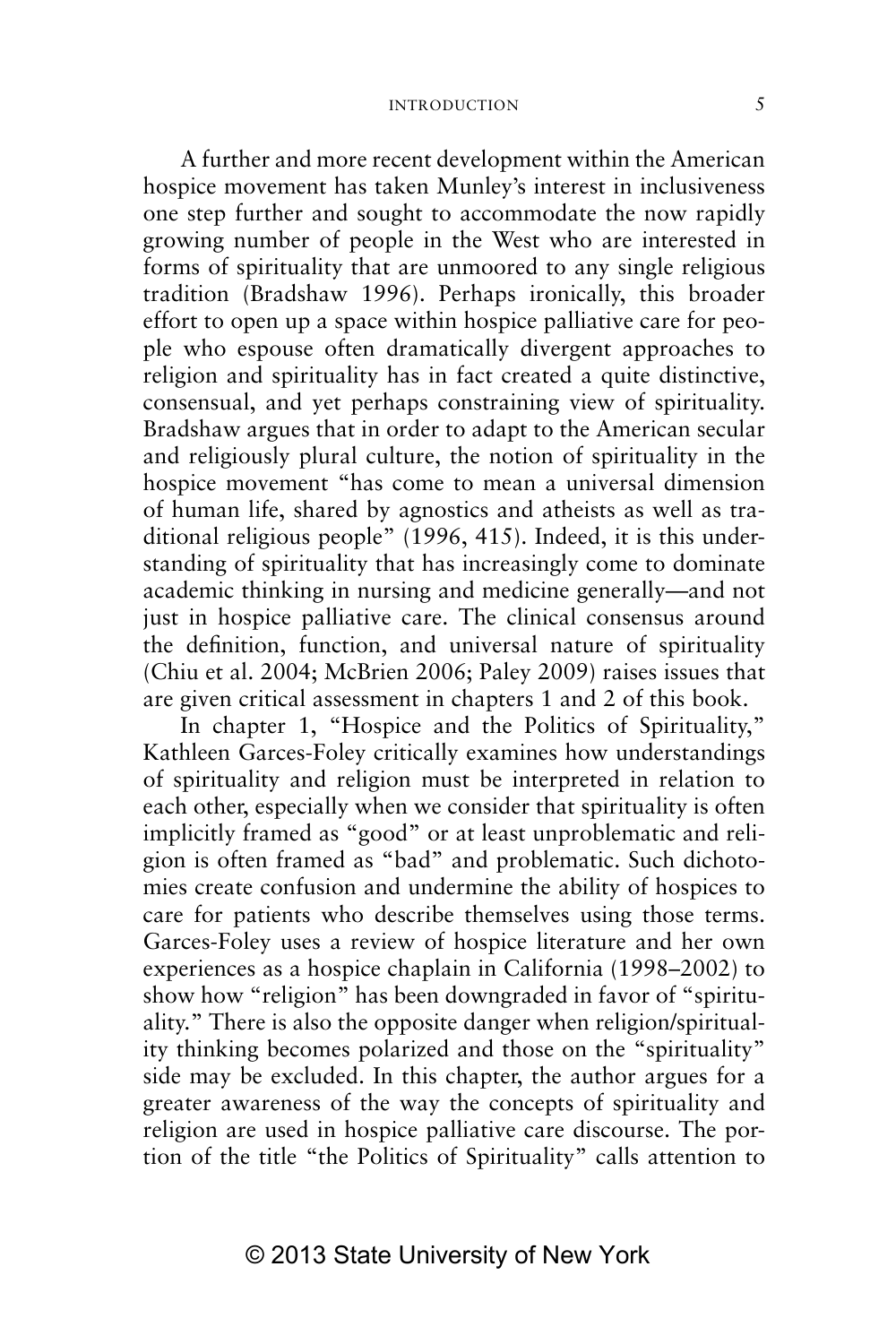the fact that spirituality, like religion, is a culturally constructed category promoted by particular people with particular goals. he analysis offered explains why "spirituality" has largely replaced "religion," understood traditionally as the framework for addressing spiritual care of the dying in North America, especially the United States. Garces-Foley observes that in this new approach to spiritual care, the winner is clearly spirituality and the loser is religion, especially Christianity—but she maintains that hospice itself also loses a great deal as a result. f hospice staff training and clinical practice demonstrate a bias toward spirituality and against religion, that bias will seriously limit the reach of the hospice palliative care movement when many, if not the majority, of North Americans see religion and spirituality as interrelated. By the same token, the growing cohort (19–25 percent) of those who identify themselves as humanist, atheist, agnostic, or SBNR must also be engaged in terms that make sense to them. Careful listening by hospice caregivers, with openness to all approaches, is clearly required.

Anne Bruce and Kelli Stajduhar offer an assessment of how to approach spirituality in hospice palliative care nursing in chapter 2, "Spiritual Care in Nursing: Following Patients' and Families' View of a Good Death." They begin with a historical and theoretical analysis showing that spiritual care has been a core component of nursing care even before Florence Nightingale. Bruce and Stajduhar locate their discussion in the early Christian and humanistic values that have shaped nurses' understanding of spirituality and the philosophical and theoretical underpinnings of the nursing discipline. They then examine how spirituality is diversely defined in the nursing literature and the challenges of these views for providing the conditions for a good death. Questions surrounding an assumed universality of spirituality and who should provide spiritual care are also explored. While Bruce and Stajduhar find no consensus on the definition of spirituality in the nursing literature, they argue that understandings of spirituality and good death must be ultimately defined and determined by patients and their families. They acknowledge that understanding spirituality, respecting religious traditions, and recognizing the growing cohort of SBNR people and the unique perspective that each individual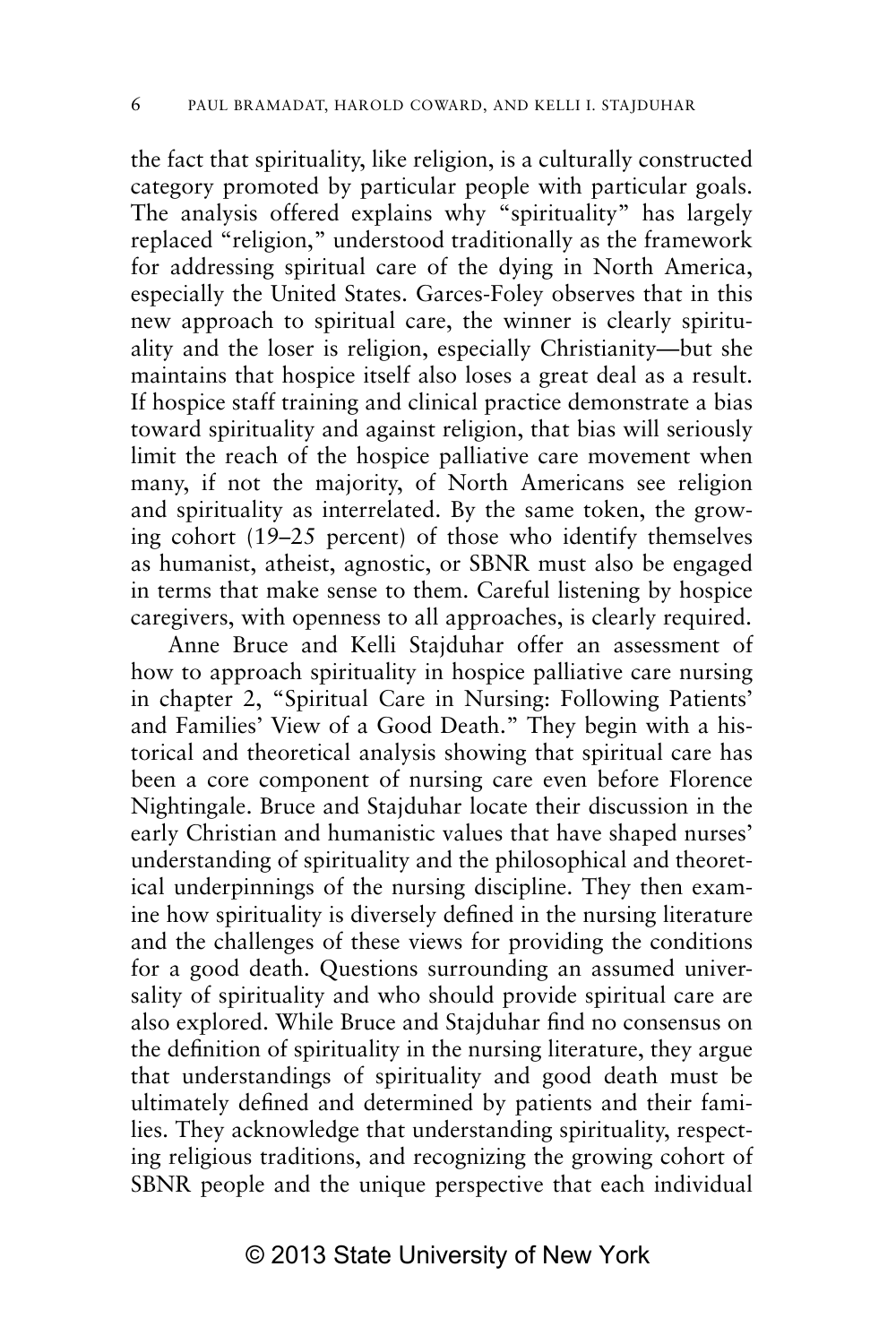holds is inherently complex. In the face of this challenge, nurses, in caring for the dying, need to engage in a reflective process to scrutinize their own beliefs and assumptions and how these can influence the care they provide. They will then be better able to listen to and understand people as unique individuals and so move away from the mechanistic view from biomedicine that influences modern-day nursing practice. This reflexive process allows nurses to recognize that they ought not to make assumptions about what is meant by spirituality for any individual person. Thus, the spiritual worldview of the patient directs the response of the nurse in providing palliative care. This is consistent with the accepted practice in hospice palliative care for treating physical pain—that is, that pain is what the person experiencing it says it is. Similarly, "spirituality" is what the dying person says it is, and it is that spirituality to which the nurse must respond in providing care. This individualized approach to defining spirituality is shown to be in line with Cicely Saunders's view of spiritual care as a concern for each individual and expresses a hope that each person will be able to think as deeply as he or she can and in his or her own way as death approaches.

In chapter 3, "Religion, Spirituality, Medical Education, and Hospice Palliative Care," Paul Bramadat and Joseph Kaufert focus on the education of doctors. Unlike nursing, where engagement with spirituality and religion has been present from the beginning, in medical schools and residency programs it is just since the 1980s in North America that there has been an effort to respond in some way to spirituality and religion. In medical education and practice (especially in psychiatry and hospice palliative care), spirituality is understood to relate to an individual's pursuit of wholeness, transcendence, oneness with the universe, and well-being. The first half of the chapter outlines the way in which in the modern Western scientific rationality and secularization have provided the context for medical education—a context that is antagonistic to religion and other nonscientific worldviews. However, as the authors show, over recent decades, medical training has been challenged by major critiques from feminism, multiculturalism, alternative medicine, and the Internet. In response, medical schools and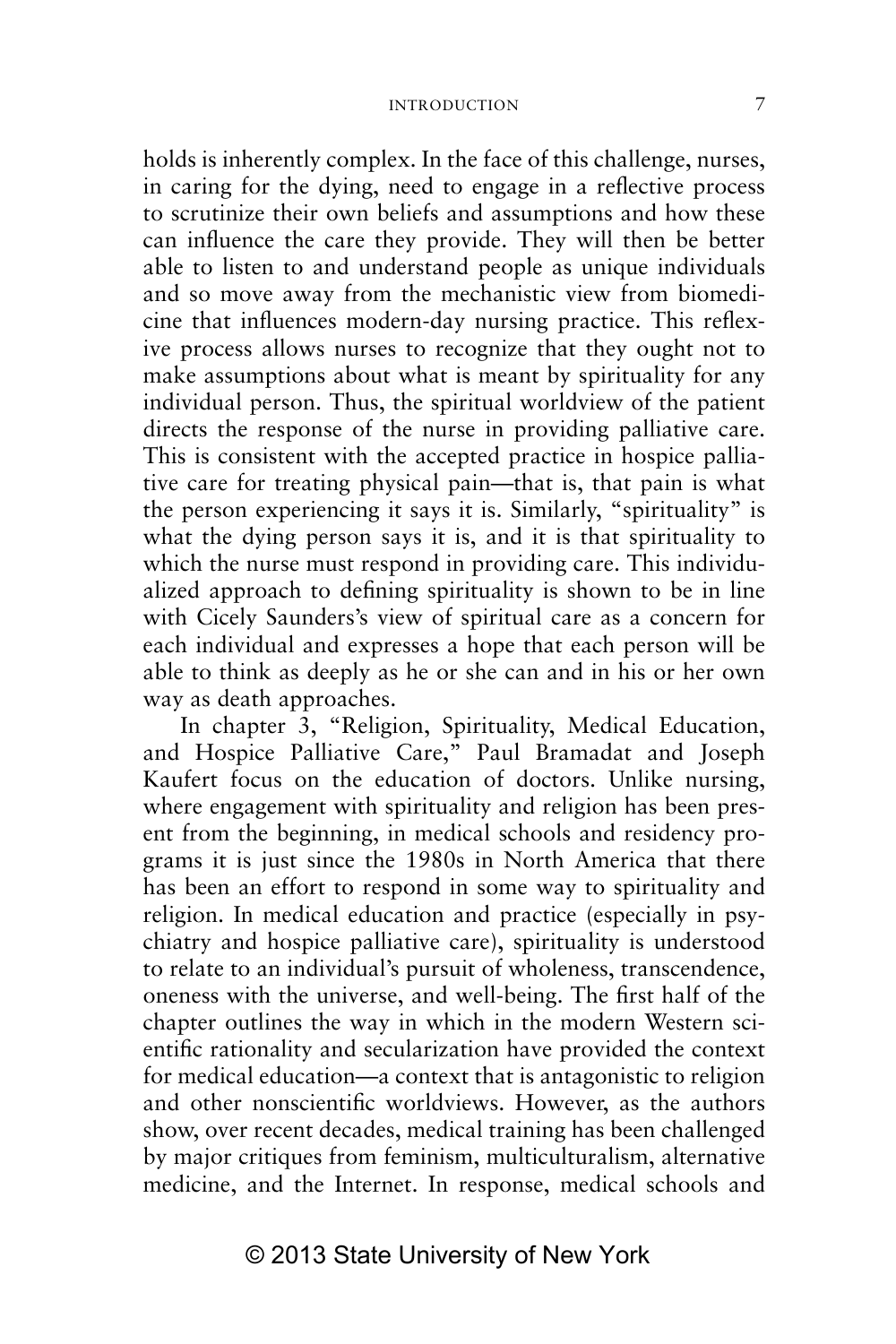residency programs have incorporated new forms of training that address medical humanities, bioethics, and studies of the social determinants of health. The chapter concludes with three case studies involving end-of-life scenarios used in medical education and assesses the way in which the patient's spirituality was handled in each case. The authors conclude that in spite of the presence of medical humanists in medical education, the case studies reveal a "hidden curriculum" reflecting a culture of scientific pragmatism in which it is difficult to engage in serious reflection about the spiritual dimensions of human health. With this in mind, say the authors, it is important for palliative care or hospice physicians to grapple with the ways in which the institutions in which they work and the meta-narrative of medical education have influenced the care of patients.

Chapter 4, "Research and Practice: Spiritual Perspectives of a Good Death within Evidence-Based Health Care," by Shane Sinclair and Harvey Max Chochinov, reviews empirical studies of the relationship between spirituality and health care at the end of life. Within evidence-based health care, spirituality is generally considered to be a universal dimension of human health, which is individually determined and expressed through nonreligious and religious means. Spirituality, as defined by the patient, has been shown to have a positive effect on factors associated with a good death. A difficulty is that while patients desire to have their spirituality addressed during their dying process, clinicians and health care systems sometimes seem reticent to do so. Three core elements of spiritual care delivery that are identified by palliative care patients as most important include being present, recognizing the shared humanness between practitioner and patient, and incorporating aspects of the patients' spirituality into the care plan. Spiritual issues are found to be as important as biomedical needs among patients facing end of life. With this in mind, the authors devote much of their chapter to palliative care–focused empirical studies of patient spirituality, spiritual distress, and spiritual pain. A careful review of dignity, as an essential aspect of spiritual distress in a good death, is presented along with a detailed discussion of the Patient Dignity Inventory as an empirical measure for clinical enhancement of the end of life. Finally, the authors note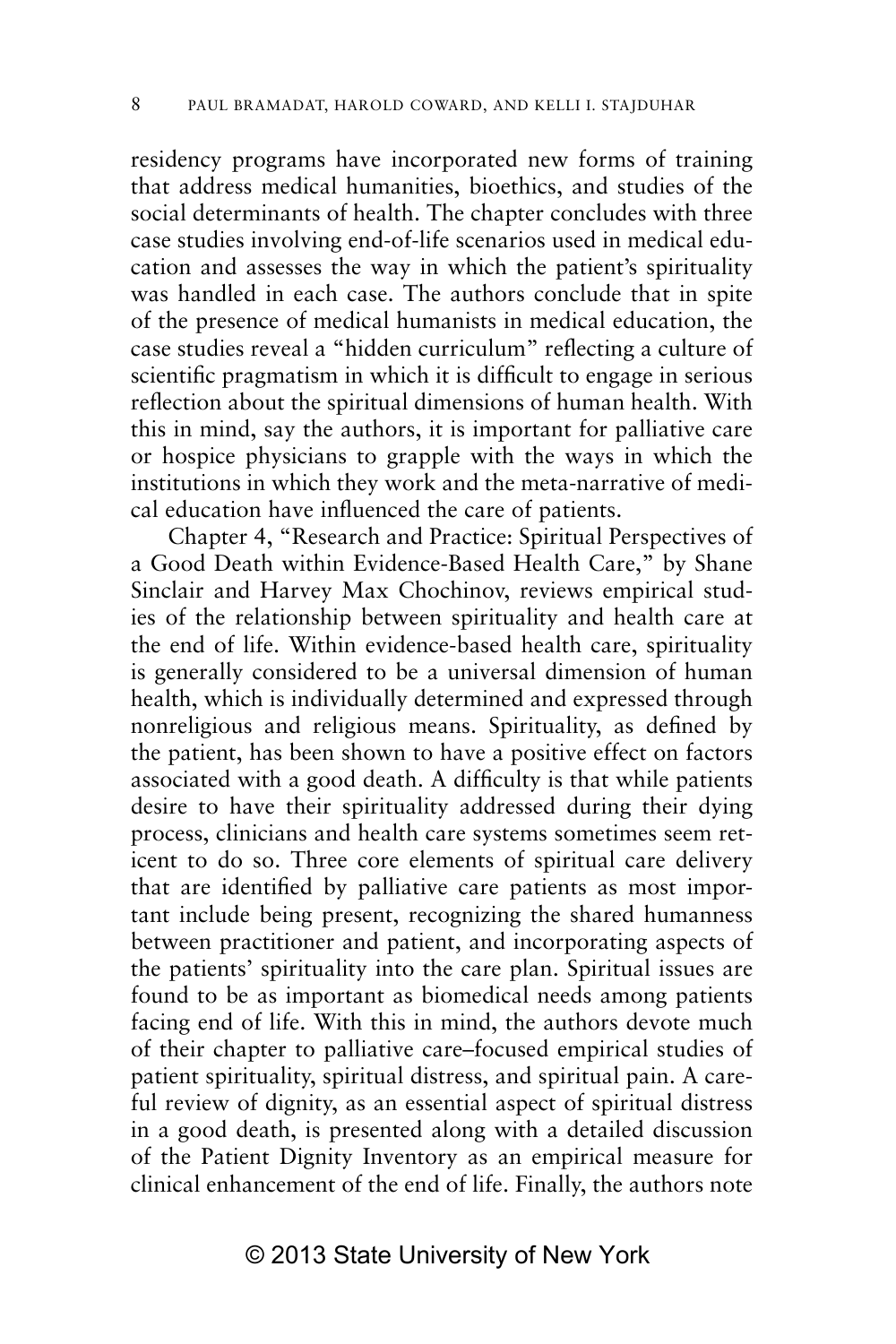many studies that indicate that the health care providers' qualities (e.g., compassion, respect, and spiritual empathy) at the bedside of palliative patients are equally or even more important than medical knowledge or skills. Interestingly, as is often reported by hospice nurses, working with patients in palliative care is also seen to have a positive impact on the spiritual lives of health care professionals. The authors of this chapter find that while the relationship between spirituality and health care may at times seem vague, and while (as Garces-Foley's chapter establishes) it may be problematic to juxtapose spirituality too simplistically against religion, a convincing body of evidence clearly attests to the significance of one or another forms of spirituality to patients' experiences of a good death. Whatever spiritual perspective patients embrace, spirituality appears to enhance the possibility of a good death, while buffering factors that diminish it. While empirical evidence provides important data demonstrating the influence of spirituality in hospice palliative care, the most compelling evidence comes from the dying themselves, who consistently identify spirituality as vital to their end-of-life experiences.

hapter 5 focuses on chaplains and other hospice palliative care staff members who feel unsure as to how to relate to patients that self-describe as SBNR, atheist-agnostic, or other nonreligious categories. In his chapter "Hospice Chaplains, Spirituality, and the Idea of a Good Death," Wilson Will, a former hospital chaplain, argues that the philosophical components of chaplaincy training position chaplains to work with spiritually diverse populations including those who are SBNR. Support from such a clinical practitioner, firm in his or her own beliefs, yet cosmopolitan in spiritual outlook, can assist persons seeking to integrate a spiritual outlook into the hospice palliative care journey. Will details practical guidelines for helping atheist-agnostic or SBNR patients to explore their own views on human existence and the dying process within a safe and supportive environment. These include a discussion of the ethics involved in working with members of these populations, supportive approaches to pastoral communication (nonjudgmental listening and interpretation), spiritual screening tools for helping to identify and talk about SBNR worldviews, and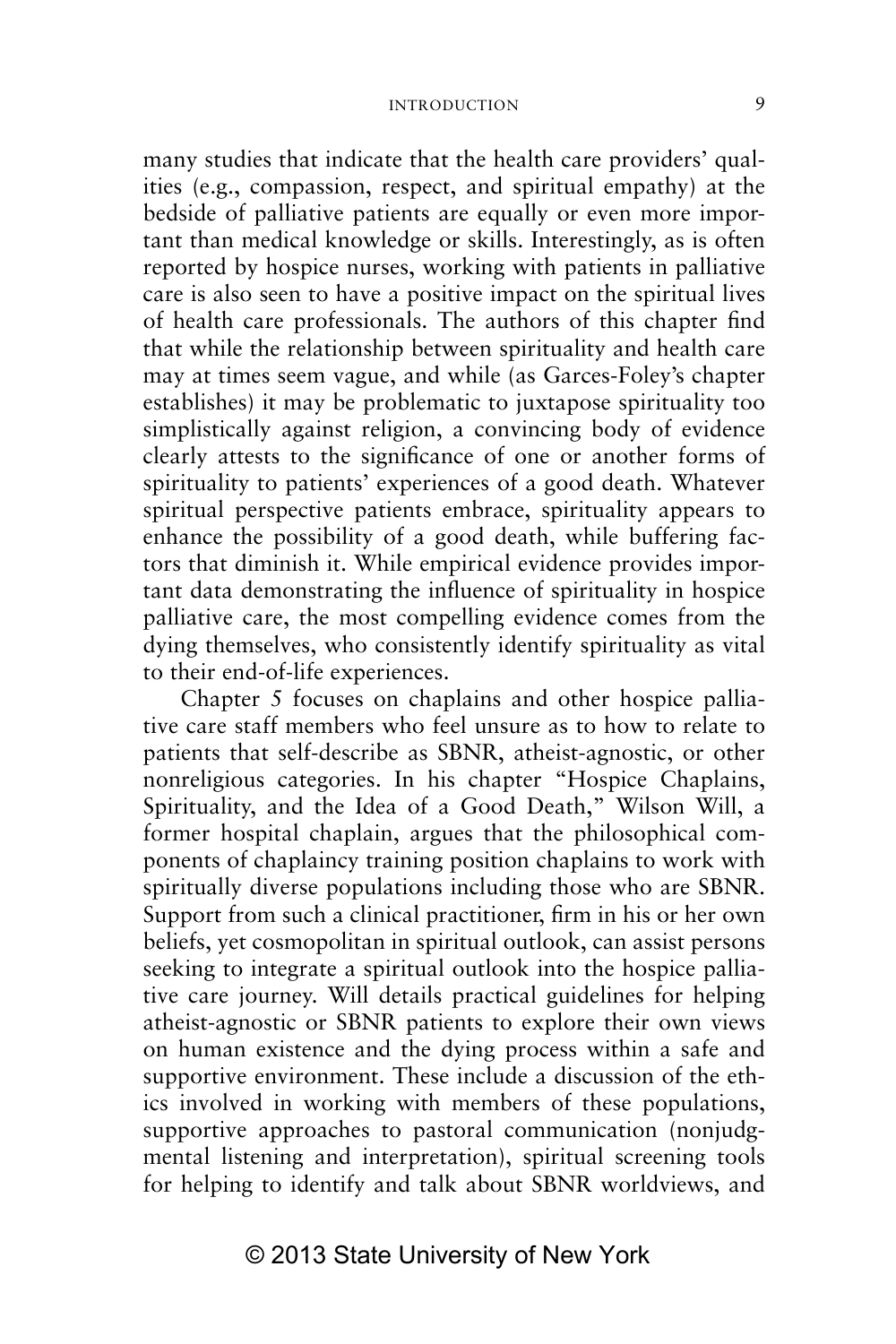suggestions for working with children and other family members (especially when the patient's spirituality may diverge from that of his or her family). The chapter concludes with a discussion of how chaplains can help fellow staff members to process their own thoughts about spiritual diversity among the dying and the anxieties they may feel about those whose spiritual beliefs differ from their own. Will argues that it is important that the collective outreach of the care team be consistent in its spiritual messages and aims, and here chaplains can help by offering workshops for staff members on care for SBNR atheistagnostic patients. Will summarizes his analysis by noting that "the ideal chaplain is the spiritual equivalent of an ethnobotanist: someone familiar with the tools and taxonomies of a wide range of spiritual systems and movements, from the structured to the eclectic, who can appreciate the beliefs and practices that SBNR patients and others hold."

The majority of the chapters in this book provide scholars—who may or may not be sympathetic to the cohort the book is addressing—with opportunities to use their ethnographic, philosophical, or empirical evidence to develop and advance theories about the many issues associated with the role of "spirituality" within modern hospice palliative care. In the final section, we offer two personal views about end-of-life care by authors who hold atheist and nontraditional views of spirituality. Patrick Grant, in chapter 6, offers his atheist understanding of life and death and of how hospice professionals might care for someone like him at the end. Grant writes that "none of us is ever quite as we are defined, and we remain to some degree opaque to ourselves and to one another." In caring for each other while dying, as in life, something escapes—and the absence, paradoxically, is our best opportunity for meeting one another authentically. Grant concludes, "The inarticulate in itself summons a recognition at once tragic and compassionate, beyond the consolations that can be given a voice. Yet neither does such recognition dispense with the voice that, taken to its limit, acknowledges the deeper human claim that always escapes it, and which, once recognized, can then also inform what might be spoken." In a similar vein, Elizabeth Causton's "Spirituality Unhinged" offers a passionate description of the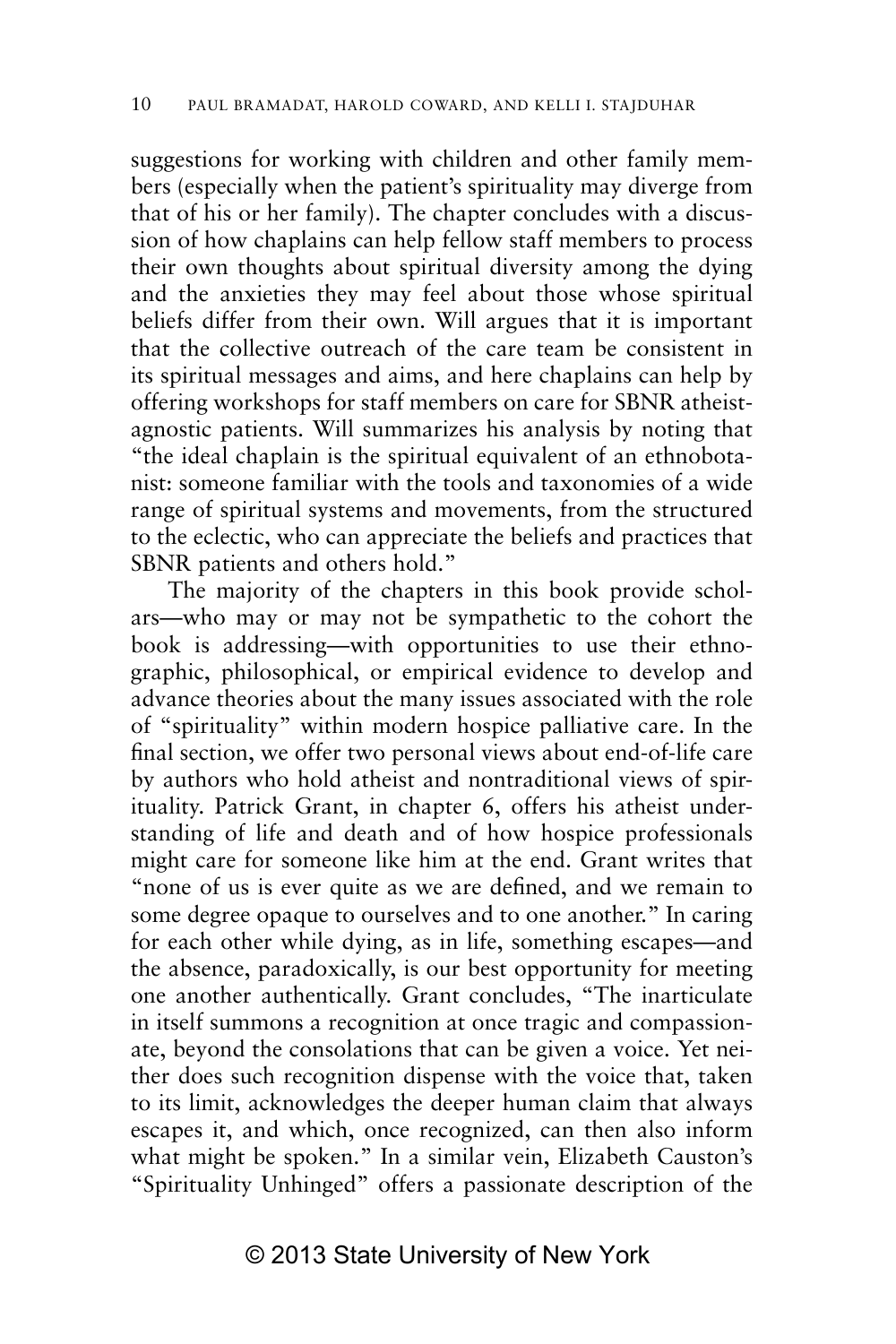#### INTRODUCTION 11

author's transition from her early life as Lutheran to her adoption of a more open-ended form of spiritualty. Causton, a hospice social worker and counselor, seeks to move beyond all categories, including "spiritual but not religious," and shares her hope at the time of death for a fellow "explorer" to be there with her to hold her hand and listen to her, rather than a professional "detective" who, through questions weighted down with assumptions, is trying to classify her approach to death.

hese chapters can be read singly or in the order proposed so as to gain a better understanding of how to approach "spirituality" in the provision of hospice palliative care. One of the frustrations shared by so many of the contributors to this book is the fact that while the nursing and medical literatures have been exploring spirituality for roughly two decades now, critical interdisciplinary assessment of this emerging concept and its applications is still in its infancy. Regardless of the approach readers take to the book, it is our hope that it will stimulate among clinicians, scholars, policy makers, and present and future hospice patients a greater interest in the complex and dynamic ways spirituality has emerged in hospice palliative care as an umbrella concept, an alternative to tradition, and an alternative tradition in itself.

### **REFERENCES**

- Bradshaw, A. 1996. The spiritual dimension of hospice: The secularization of an ideal. *Social Science & Medicine* 43: 409–19.
- Casanova, J. 1994. Public religion in the modern world. Chicago: University of Chicago Press.
- Clark, D. 1999. "Total pain," disciplinary power, and the body in the work of Cicely Saunders, 1958–1967. *Social Science & Medicine* 49: 727–36.
- Chiu, L., J. D. Emblen, L. Van Hofwegen, R. Sawatzky, and H. Meyerhoff. 2004. An integrative review of the concept of spirituality in the health sciences. *Journal of Nursing Research* 26(4): 405–28.